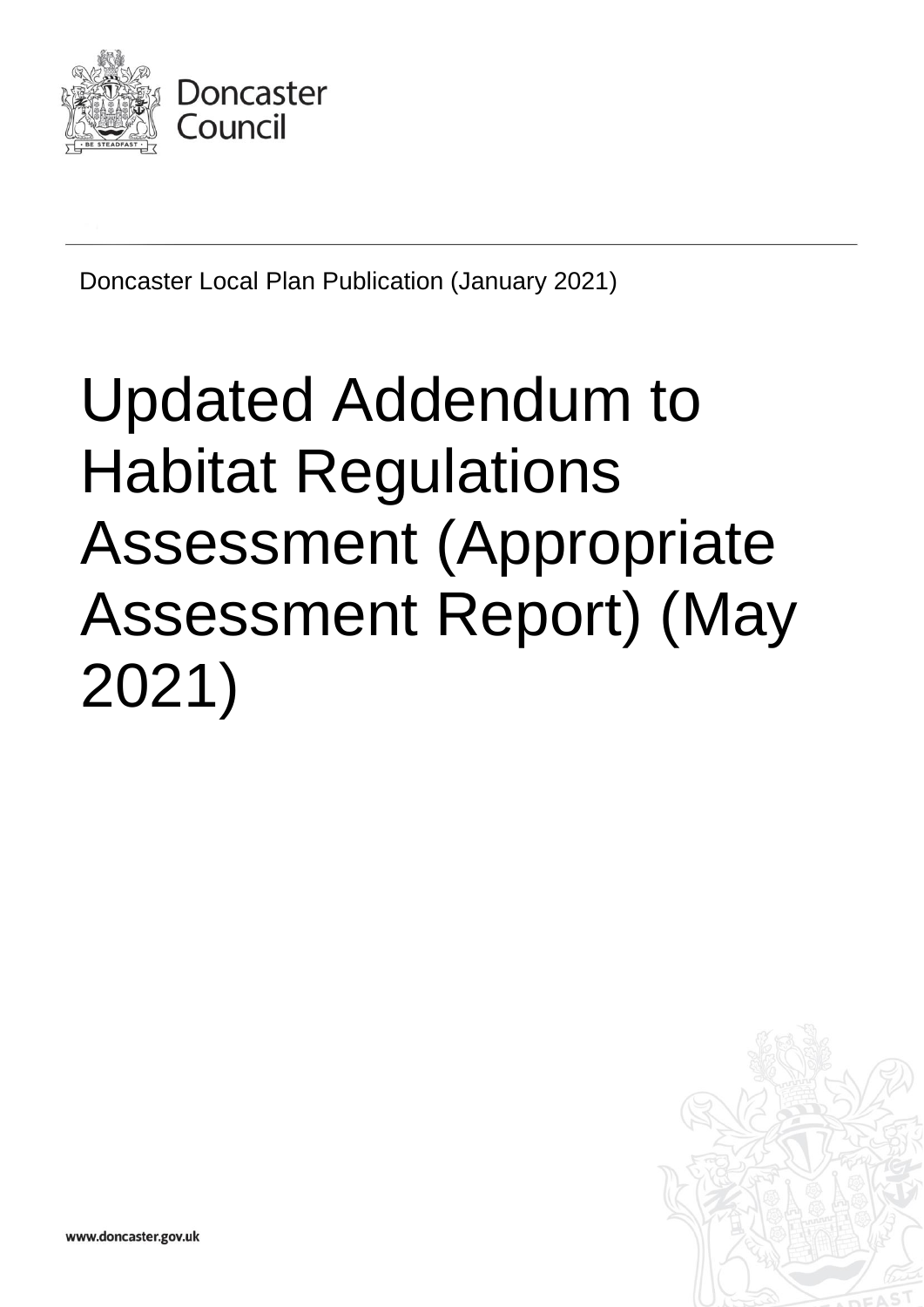#### **Contents**

# **Executive Summary**

#### **1. Introduction**

1.1 Background

## **2. Screening Assessment**

- 2.1 Summary of Screening to Modifications to policies
- 2.2 Detailed Screening Results

## **3. Appropriate Assessment and Integrity Test**

- 3.1 Introduction<br>3.2 Wind Energy
- Wind Energy Developments and impacts on Nightjar
- 3.3 Conclusion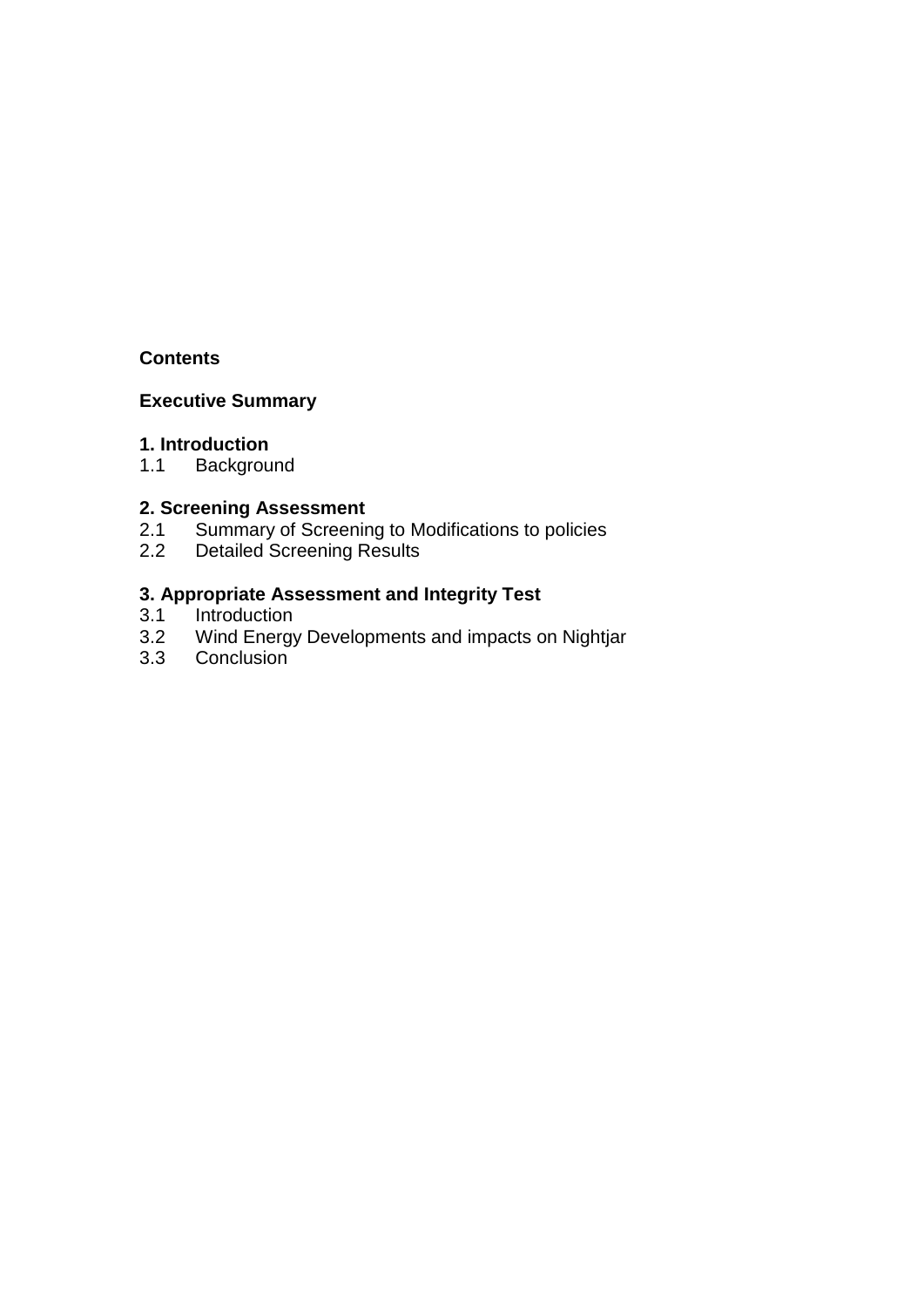#### **Executive Summary**

This report is an updated (May 2021) addendum to the completed Habitat Regulations Report for the Council's Local Plan and should be read in conjunction with the original report. Minor and major modifications to the policies and policy map resulting from the examination in public have been reviewed in order to determine if any of these changes have the potential to impact on European Sites. Two new policies have been screened and the results are provided here. Policy 59, Wind Energy Development, was screened as having the potential to negatively impact nightjar populations on Thorne and Hatfield Moors SPA. Suggested amendments to the policy following further discussion with Natural England are therefore made. None of the other changes were found to materially affect the conclusions of the original HRA report and no further appropriate assessment work is considered necessary.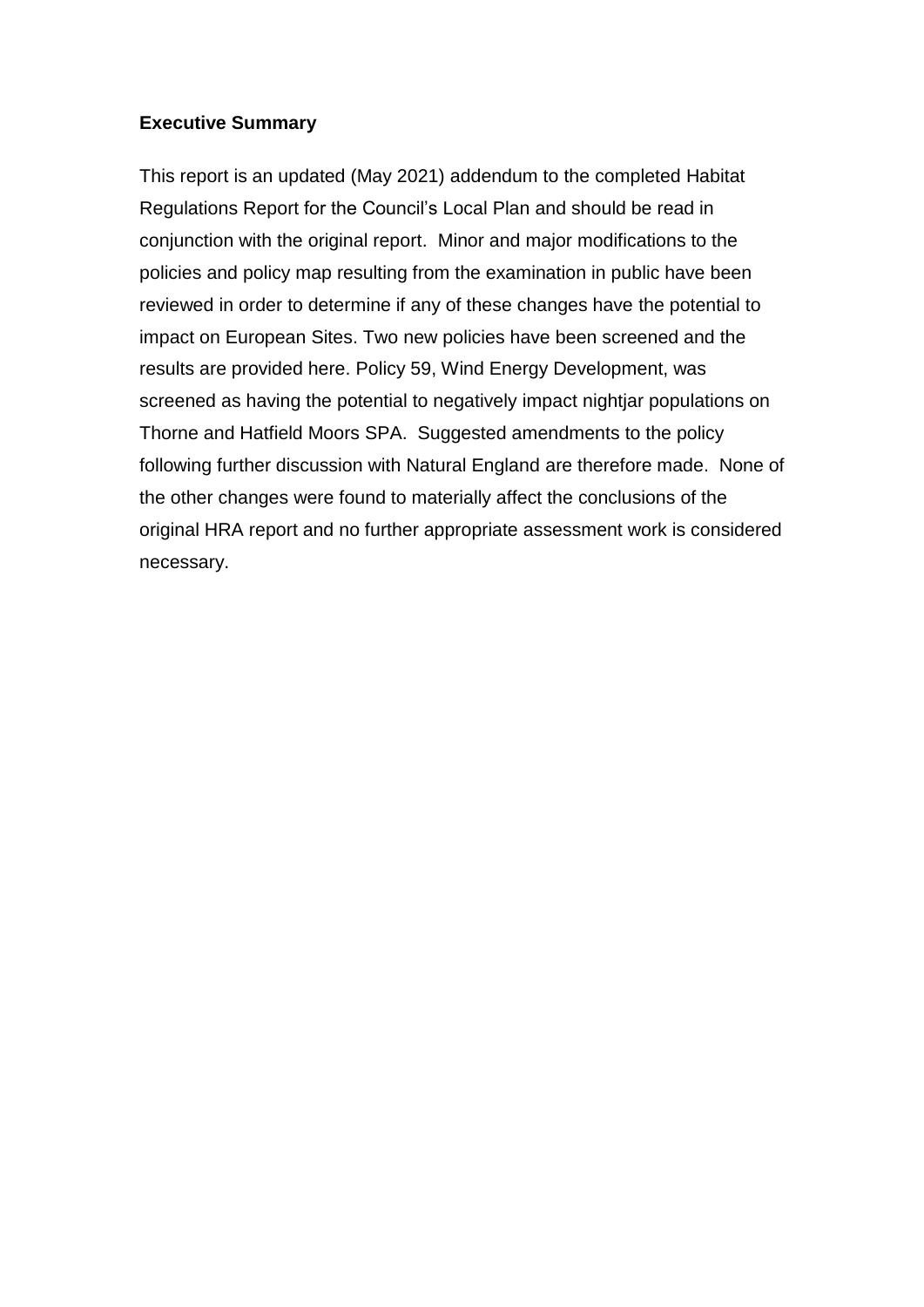## **1. Introduction**

#### **1.1 Background**

1.1.1 This report is an addendum to the completed Habitat Regulations Report for the Council's Local Plan and should be read in conjunction with the original report. Minor and major modifications to the policies and policy map resulting from the examination in public have been reviewed in order to determine if any of these changes have the potential to impact on European Sites.

#### **2. Screening Assessment**

## **2.1 Summary of Screening to Modifications to policies**

2.1.1 The HRA was reviewed in light of the proposed modifications to the Plan. It is considered that the proposed changes to policy wording do not alter the screening results of the original HRA. These changes are therefore not considered further.

2.1.2 Changes to the policies map are also included in some of the proposed modifications. Again, these changes have been reviewed during a screening exercise. Changes to the policies map associated with Policy 59 (Wind Energy Developments), that shows areas of search for wind energy development, have changed the result of the previous screening exercise. A new screening assessment is therefore undertaken and shown in Table 1 below.

2.1.3 Two new polices have been added to the plan. These are Policy 71 iPort and Policy 73 Local Business Expansion Site Polypipe. A screening assessment of each of these polices is also shown below in Table 1.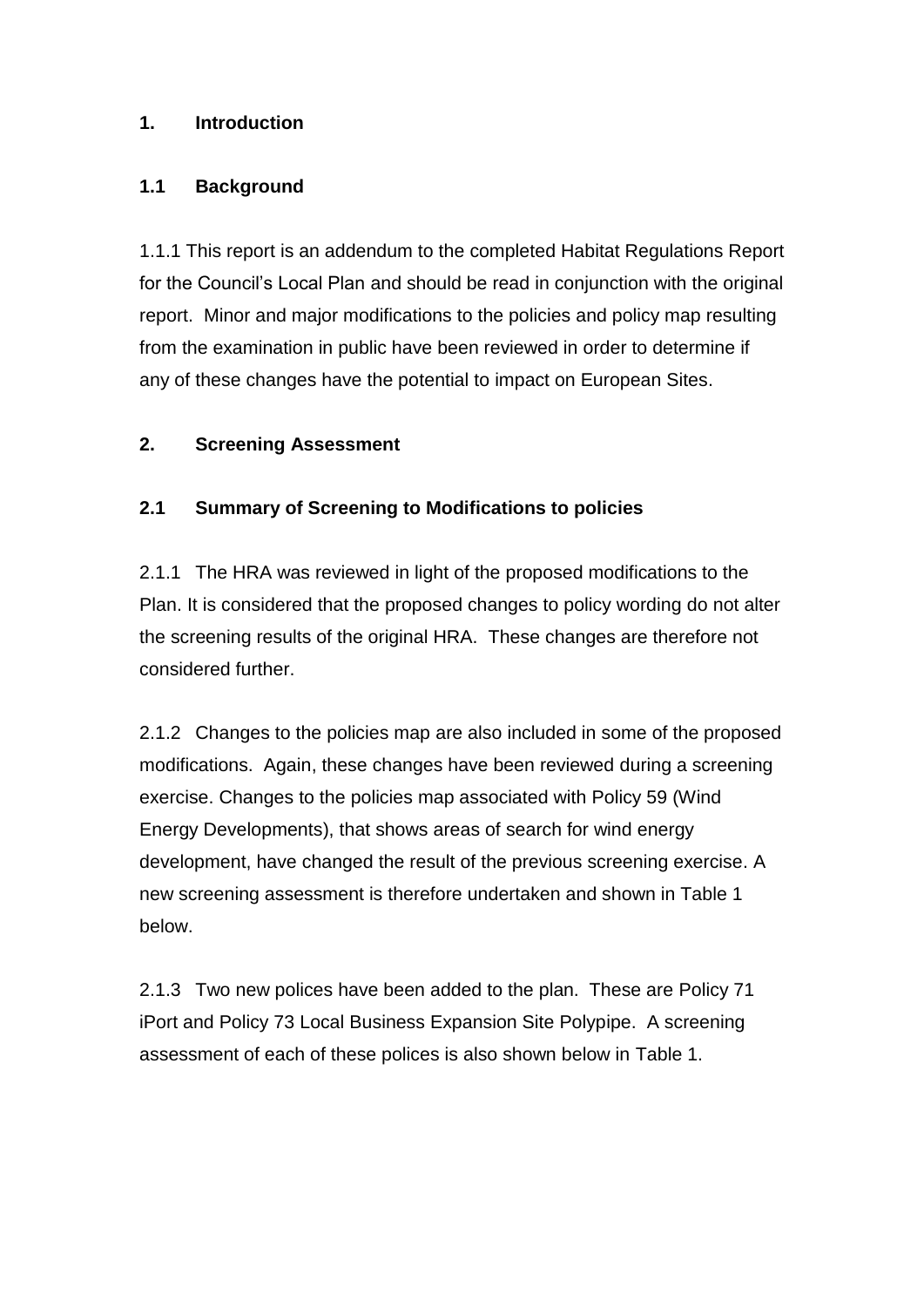# **2.2 Detailed Screening Results**

2.2.1 Table 1 below contains the full results of the screening exercise for policies 59, 71 and 73.

| <b>Section of</b>                                                        | <b>Screening category with explanation</b>                                                                                                                                                                                                                                                                                                                                                                                                                                      |
|--------------------------------------------------------------------------|---------------------------------------------------------------------------------------------------------------------------------------------------------------------------------------------------------------------------------------------------------------------------------------------------------------------------------------------------------------------------------------------------------------------------------------------------------------------------------|
| document,<br>policies or                                                 |                                                                                                                                                                                                                                                                                                                                                                                                                                                                                 |
| objectives                                                               |                                                                                                                                                                                                                                                                                                                                                                                                                                                                                 |
| being screened                                                           |                                                                                                                                                                                                                                                                                                                                                                                                                                                                                 |
| Policy 59 Wind<br>Energy<br>Development<br>(Strategic Policy)            | I. The policy directs medium to large scale wind energy<br>developments towards the revised Area of Search<br>shown in the policies map. The Area of Search abuts<br>Thorne and Hatfield Moors SPA. Nightjar breeding on<br>the Moors have the potential to be impacted by wind<br>energy developments through land take associated with<br>foraging habitats, disturbance to flight paths to and from<br>foraging areas and migratory routes to and from<br>wintering grounds. |
| Policy 71 iPort<br>(Strategic Policy)                                    | F. The policy sets out the principles for ongoing<br>development at the site of an existing strategic rail<br>freight interchange already permitted through an existing<br>planning permission. It will not itself lead to<br>development.                                                                                                                                                                                                                                      |
| Policy 73 Local<br><b>Business</b><br><b>Expansion Site:</b><br>Polypipe | G. The policy allocates a Local Business Expansion<br>Site. This includes supporting office and ancillary uses,<br>enhancing remaining open space and ensuring<br>compensatory improvements to the greenbelt. The<br>location of this site and the nature of the proposals will<br>have no conceivable impact on any European Site.                                                                                                                                             |

**Table 1: Policy and Site Screening Results**

2.2.2 Policy 59 is identified as needing a more detailed assessment of its impacts in order to determine whether or not it will adversely affect the site integrity of a European Site. This is discussed in more detail in chapter 2.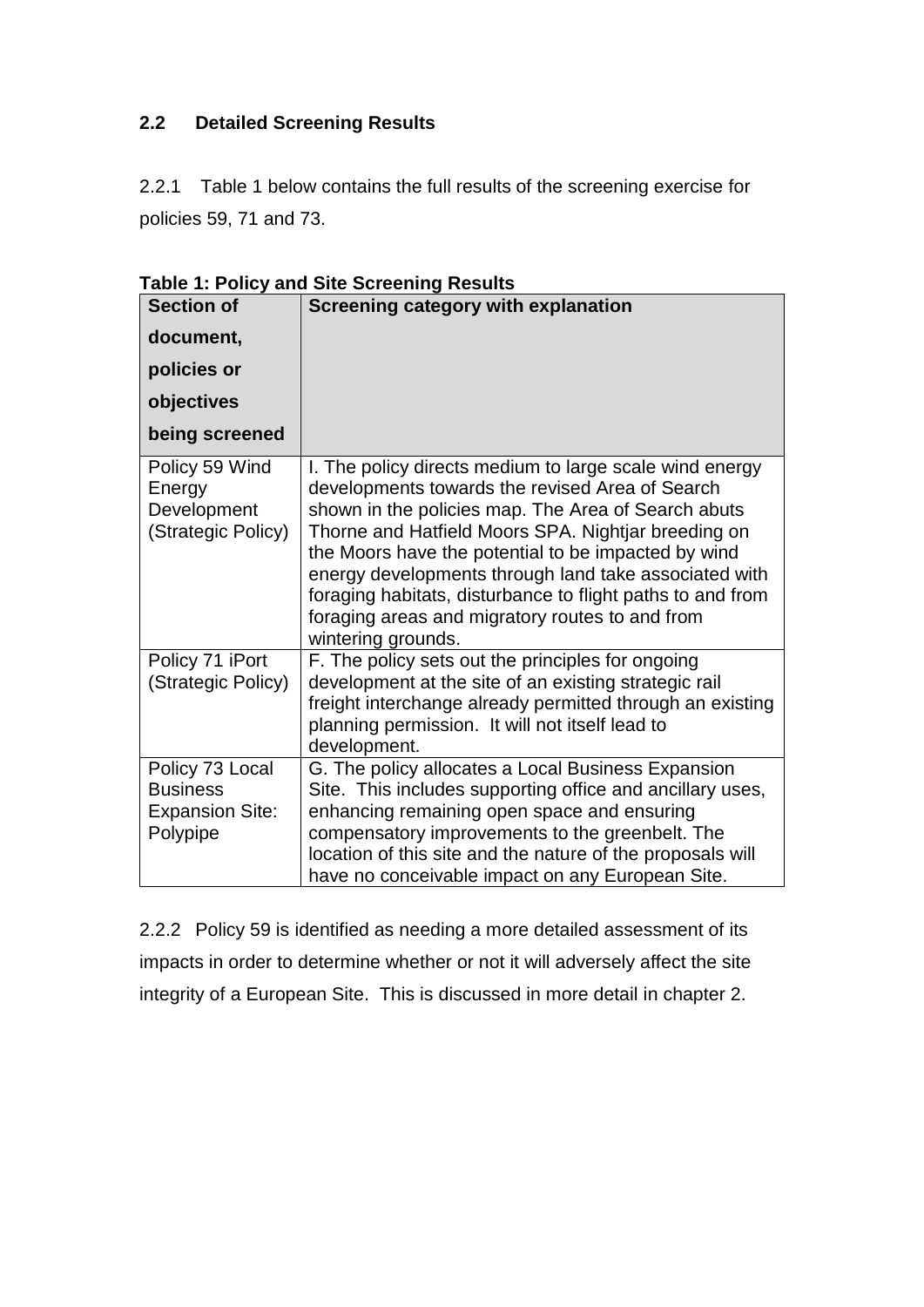# **3. Appropriate Assessment and Integrity Test**

## **3.1 Introduction**

3.1.1 This chapter examines in more detail issues arising from Policy 59, Wind Energy Development, identified in the screening exercise in Chapter 2. It considers whether in view of the conservation objectives of Thorne and Hatfield Moors SPA the policy will have an adverse effect on the integrity of this European Site.

# **3.2 Wind Energy Developments and impacts on Nightjar**

3.2.1 The policy directs medium to large scale wind energy developments towards the revised Area of Search shown in the policies map. The Area of Search abuts Thorne and Hatfield Moors SPA. Windfarms have three main areas of potential risk to birds. These are:

- Collision with turbine blades resulting in injury or death

- Direct loss of habitat as a result of turbine construction

- Displacement of birds resulting in an indirect loss of habitat as disturbance causes birds to avoid the windfarm and nearby areas.

3.2.2 Nightjar breed on the SPA site but also travel off the site to forage, sometimes at distances of up to 3km from the designated area. Studies have also shown that birds travel between Thorne Moors and Hatfield Moors. In addition to this Nightjar are a migratory species that travel to their breeding grounds from South Africa. Impacts from displacement caused by turbines can act at all of these points in a bird's life history. So for example, disturbance from turbines could cause:

- Displacement of birds from breeding areas.

- Displacement of birds from foraging sites.

- A barrier to accessing foraging grounds if birds are unwilling to fly across areas with turbines.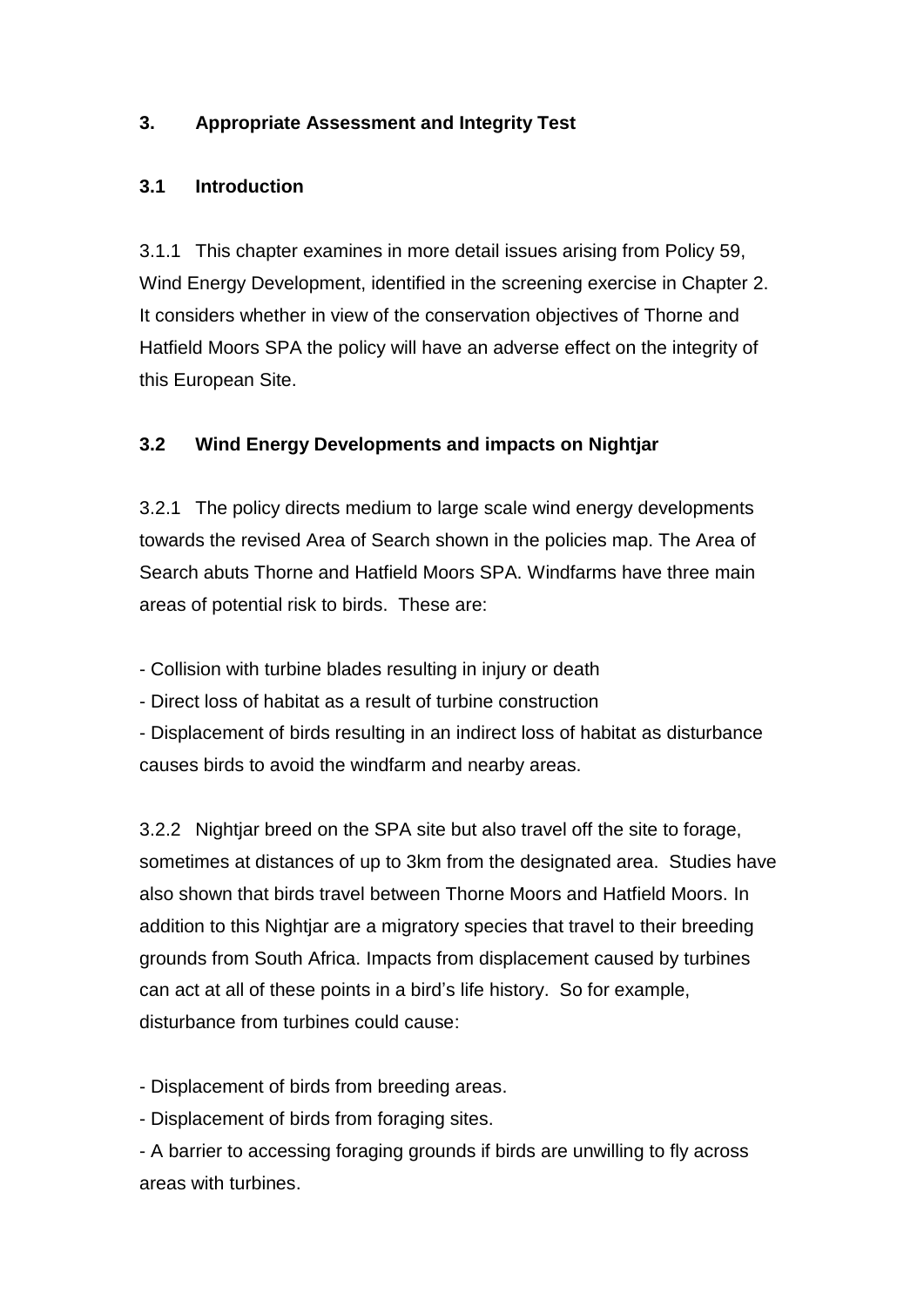- A barrier to birds being able to use their normal migratory routes to and from the breeding grounds.

- A barrier to travel between populations on Thorne Moor and Hatfield Moor.

At present birds are not thought to be using existing sites with wind turbines near to the SPA. It is unclear however if this is due to the birds actively avoiding these areas or having a preference for other areas. An appropriate assessment of the impacts of a proposed wind energy development would need to consider all of the potential factors listed above.

3.2.3 It is important to note that an Area of Search is not a designation that means all proposals within that area will be acceptable for wind energy developments. As illustrated above wind turbines have the potential to impact upon nightjar populations by causing changes in behavior related to breeding, foraging and migration. A project that had such impacts would not be considered acceptable by the Policy. It is not possible to undertake a meaningful assessment of the potential impacts listed above at this stage. Impacts could depend on the size and precise location of a proposal, as well as its geographical relationship with other existing or proposed turbine sites. Bearing this in mind, it is recommended that detailed assessments of these impacts are undertaken at the project stage, when more details are known about a particular proposal. To this end, it was proposed that Policy 59 sets out in part E that development must have no unacceptable adverse impacts on the natural environment and ecology, highlighting flightpaths for birds. Following discussion with Natural England it is further suggested that the supporting text to Policy 59 is updated to highlight the need for any wind turbine application within 3km of Thorne and Hatfield Moors to include an appropriate assessment under the Habitat Regulations to demonstrate that the proposals would have no adverse impact on the integrity of nightjar populations. This additional text will highlight that any such assessment should consider factors such as:

Potential for direct impacts on nightjar within the designated sites boundary